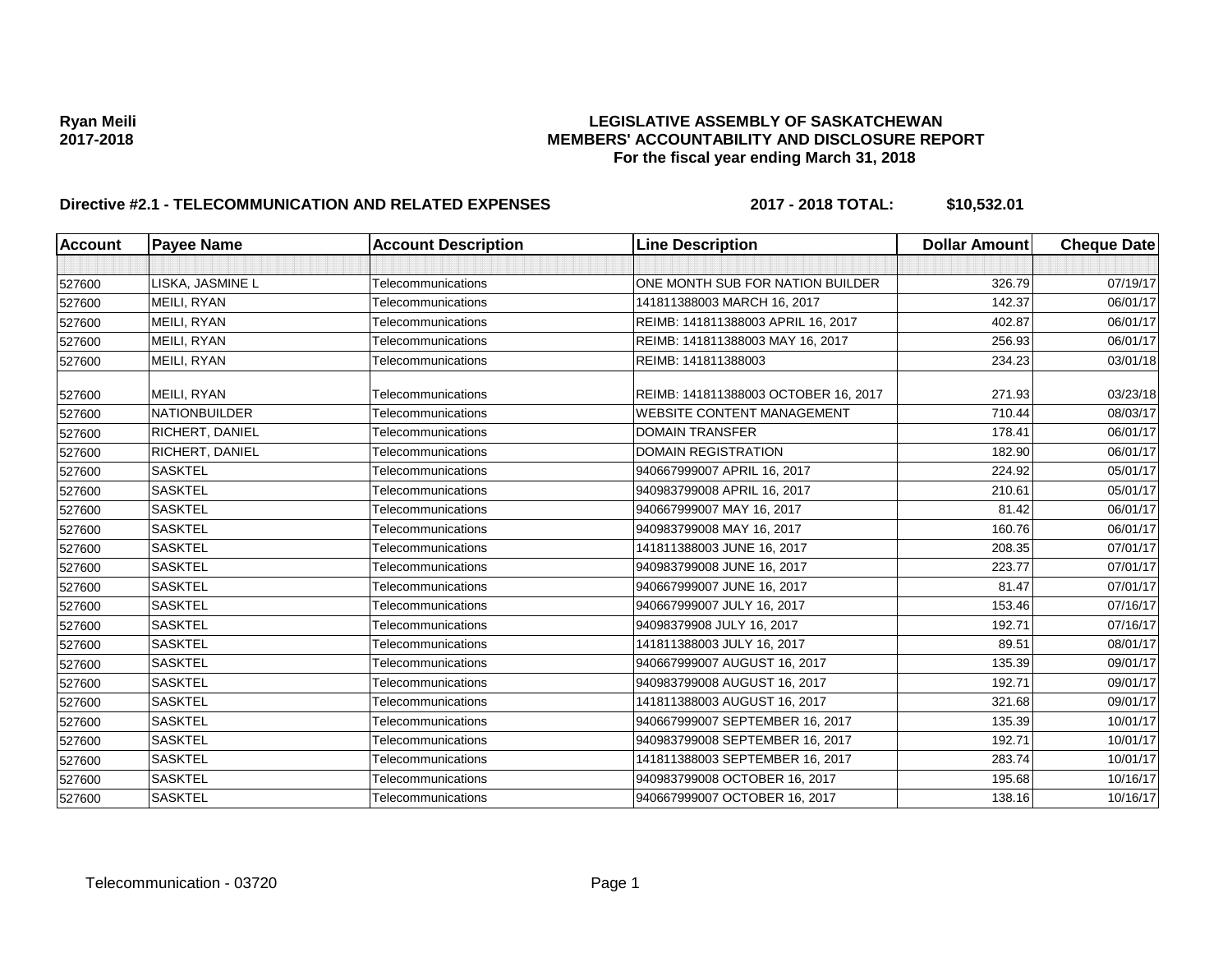# Ryan Meili<br>LEGISLATIVE ASSEMBLY OF SASKATCHEWAN<br>MEMBERS' ACCOUNTABILITY AND DISCLOSURE REF **2017-2018 MEMBERS' ACCOUNTABILITY AND DISCLOSURE REPORT For the fiscal year ending March 31, 2018**

# **Directive #2.1 - TELECOMMUNICATION AND RELATED EXPENSES 2017 - 2018 TOTAL: \$10,532.01**

| <b>Account</b> | <b>Payee Name</b>             | <b>Account Description</b>                                         | <b>Line Description</b>              | <b>Dollar Amount</b> | <b>Cheque Date</b> |
|----------------|-------------------------------|--------------------------------------------------------------------|--------------------------------------|----------------------|--------------------|
|                |                               |                                                                    |                                      |                      |                    |
|                | <b>SASKTEL</b>                |                                                                    |                                      |                      |                    |
| 527600         |                               | Telecommunications                                                 | 342053888007 NOVEMBER 8, 2017 NO GST | 51.76                | 11/08/17           |
| 527600         | <b>SASKTEL</b>                | Telecommunications                                                 | 940667999007 NOVEMBER 16, 2017       | 135.39               | 12/01/17           |
| 527600         | <b>SASKTEL</b>                | Telecommunications                                                 | 940983799008 NOVEMBER 16, 2017       | 187.59               | 12/01/17           |
| 527600         | <b>SASKTEL</b>                | Telecommunications                                                 | 342053888007 DECEMBER 8, 2017        | 48.57                | 12/08/17           |
| 527600         | <b>SASKTEL</b>                | Telecommunications                                                 | 940667999007 DECEMBER 16, 2017       | 137.51               | 01/01/18           |
| 527600         | <b>SASKTEL</b>                | Telecommunications                                                 | 940983799008 DECEMBER 16, 2017       | 187.59               | 01/01/18           |
| 527600         | <b>SASKTEL</b>                | Telecommunications                                                 | 342053888007 JANUARY 8, 2017         | 48.96                | 01/08/18           |
| 527600         | <b>SASKTEL</b>                | Telecommunications                                                 | 940667999007 JANUARY 16, 2018        | 137.69               | 01/16/18           |
| 527600         | <b>SASKTEL</b>                | Telecommunications                                                 | 940983799008 JANUARY 16, 2018        | 187.95               | 01/16/18           |
| 527600         | <b>SASKTEL</b>                | Telecommunications                                                 | 342053888007 FEBRUARY 8, 2018        | 48.98                | 03/01/18           |
| 527600         | <b>SASKTEL</b>                | Telecommunications                                                 | 940667999007 FEBRUARY 16, 2018       | 141.98               | 03/01/18           |
| 527600         | <b>SASKTEL</b>                | Telecommunications                                                 | 940983799008 FEBRUARY 16, 2018       | 195.17               | 03/01/18           |
| 527600         | <b>SASKTEL</b>                | Telecommunications                                                 | 342053888007 MARCH 8, 2018           | 48.98                | 03/08/18           |
| 527600         | <b>SASKTEL</b>                | Telecommunications                                                 | 940667999007 MARCH 16, 2018          | 137.85               | 03/16/18           |
| 527600         | <b>SASKTEL</b>                | Telecommunications                                                 | 940983799008 MARCH 16, 2018          | 188.27               | 03/16/18           |
| 528500         | <b>CSTREET CAMPAIGNS INC.</b> | Web Site Development and Maint Costs                               | <b>WEBSITE DESIGN</b>                | 1,058.94             | 07/01/17           |
| 528500         | NATIONBUILDER                 | Web Site Development and Maint Costs                               | <b>WEBSITE PLAN</b>                  | 315.81               | 07/01/17           |
| 528500         | <b>NATIONBUILDER</b>          | Web Site Development and Maint Costs                               | <b>WEBSITE PLAN</b>                  | (315.81)             | 07/01/17           |
| 530600         | <b>SASKTEL</b>                | Placement - Tender Ads                                             | 940983799008 OCTOBER 16, 2017        | 42.40                | 10/16/17           |
| 530600         | <b>SASKTEL</b>                | Placement - Tender Ads                                             | 940983799008 NOVEMBER 16, 2017       | 42.40                | 12/01/17           |
| 530600         | <b>SASKTEL</b>                | Placement - Tender Ads                                             | 940983799008 DECEMBER 16, 2017       | 42.40                | 01/01/18           |
| 530600         | <b>SASKTEL</b>                | Placement - Tender Ads                                             | 940983799008 JANUARY 16, 2018        | 42.40                | 01/16/18           |
| 530600         | <b>SASKTEL</b>                | Placement - Tender Ads                                             | 940983799008 FEBRUARY 16, 2018       | 42.40                | 03/01/18           |
| 530600         | <b>SASKTEL</b>                | Placement - Tender Ads                                             | 940983799008 MARCH 16, 2018          | 42.40                | 03/16/18           |
| 565200         | MEILI, RYAN                   | Office Furniture and Equipment - Exp                               | REIMB: IPHONE 259405082143635        | 1,193.12             | 11/20/17           |
| 565200         |                               | SECURITY & CELLULAR PLUS LTD. Office Furniture and Equipment - Exp | <b>SECURITY SYSTEM EQUIPMENT</b>     | 212.00               | 04/11/17           |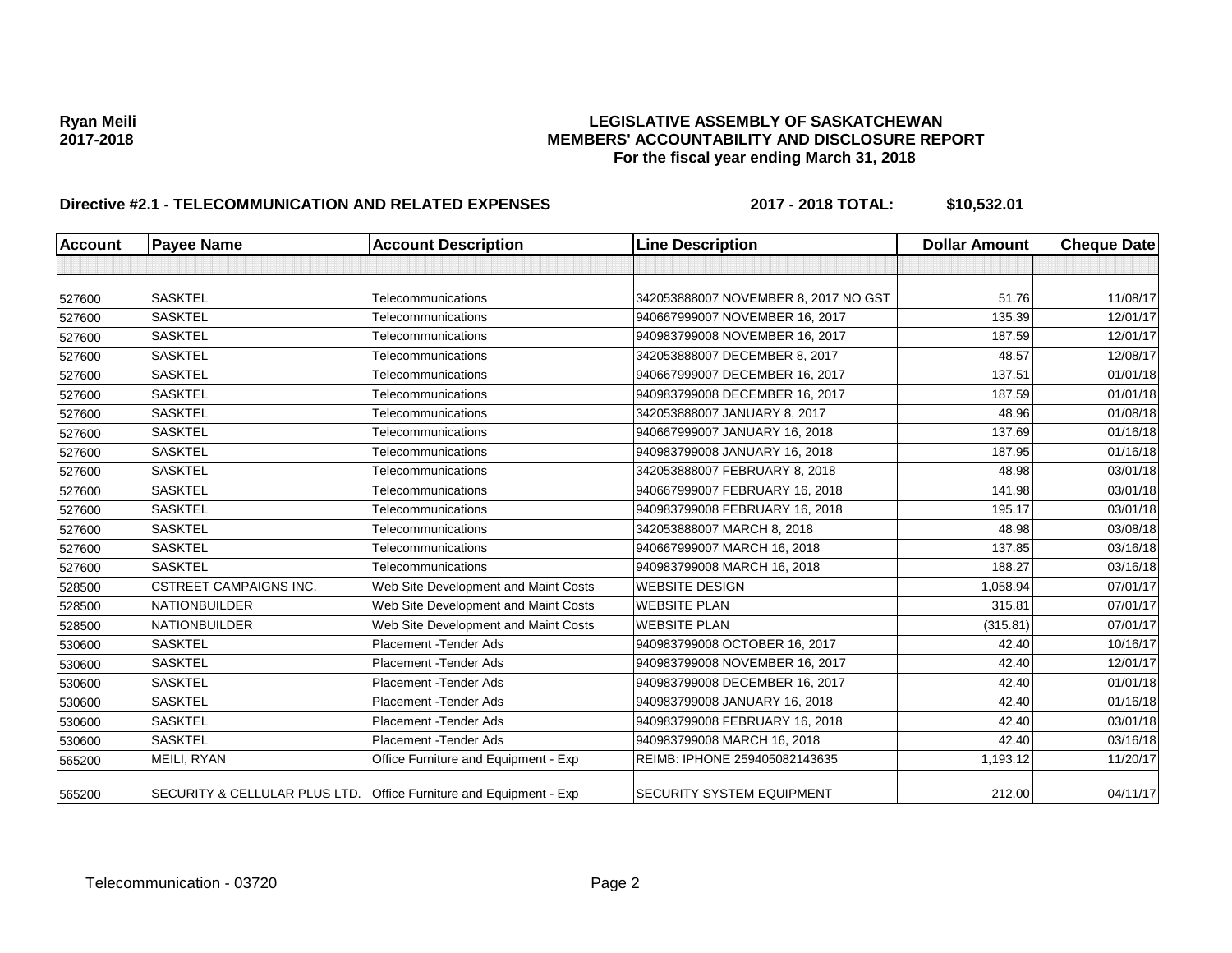## **LEGISLATIVE ASSEMBLY OF SASKATCHEWAN MEMBERS' ACCOUNTABILITY AND DISCLOSURE REPORT For the fiscal year ending March 31, 2018**

# **Directive #3.1 - MLA TRAVEL AND LIVING EXPENSES 2017 - 2018 TOTAL: \$23,441.02**

| <b>Account</b> | <b>Payee Name</b> | <b>Account Description</b>  | <b>Line Description</b>                            | <b>Dollar Amount</b> | <b>Cheque Date</b> |
|----------------|-------------------|-----------------------------|----------------------------------------------------|----------------------|--------------------|
|                |                   |                             |                                                    |                      |                    |
| 541900         | MEILI, RYAN       | <b>Elected Rep - Travel</b> | MLA TRAVEL APRIL 9 - 27, 2017                      | 1,856.76             | 05/05/17           |
| 541900         | MEILI, RYAN       | <b>Elected Rep - Travel</b> | MLA TRAVEL APRIL 29 - MAY 12, 2017                 | 2,231.88             | 05/18/17           |
| 541900         | MEILI, RYAN       | <b>Elected Rep - Travel</b> | MLA TRAVEL MAY 14 - 19, 2017                       | 1,105.04             | 06/01/17           |
| 541900         | MEILI, RYAN       | <b>Elected Rep - Travel</b> | MLA TRAVEL MAY 26 - JUNE 13, 2017                  | 724.60               | 06/23/17           |
| 541900         | MEILI, RYAN       | <b>Elected Rep - Travel</b> | MLA TRAVEL AUGUST 9 - 14, 2017                     | 624.63               | 08/18/17           |
| 541900         | MEILI, RYAN       | <b>Elected Rep - Travel</b> | MLA TRAVEL AUGUST 21-22, 2017                      | 607.00               | 09/15/17           |
| 541900         | MEILI, RYAN       | <b>Elected Rep - Travel</b> | SEPTEMBER 2017 MLA REGINA<br><b>ACCOMMODATIONS</b> | 1,200.00             | 09/22/17           |
| 541900         | MEILI, RYAN       | Elected Rep - Travel        | MLA TRAVEL SEPTEMBER 13 - 28, 2017                 | 449.66               | 10/17/17           |
|                |                   |                             | OCTOBER 2017 MLA REGINA                            |                      |                    |
| 541900         | MEILI, RYAN       | <b>Elected Rep - Travel</b> | <b>ACCOMMODATIONS</b>                              | 1,240.00             | 10/20/17           |
| 541900         | MEILI, RYAN       | Elected Rep - Travel        | MLA TRAVEL OCTOBER 13 - 30, 2017                   | 643.60               | 10/27/17           |
|                |                   |                             | MLA TRAVEL OCTOBER 31 - NOVEMBER                   |                      |                    |
| 541900         | MEILI, RYAN       | <b>Elected Rep - Travel</b> | 23, 2017                                           | 2,033.60             | 11/24/17           |
| 541900         | MEILI, RYAN       | Elected Rep - Travel        | NOVEMBER 2017 MLA REGINA<br><b>ACCOMMODATIONS</b>  | 1,500.00             | 11/24/17           |
| 541900         | MEILI, RYAN       | <b>Elected Rep - Travel</b> | DECEMBER 2017 MLA REGINA<br><b>ACCOMMODATIONS</b>  | 1,550.00             | 12/20/17           |
| 541900         | MEILI, RYAN       | <b>Elected Rep - Travel</b> | MLA TRAVEL NOVEMBER 27 - DECEMBER<br>7, 2017       | 1,018.40             | 01/05/18           |
| 541900         | MEILI, RYAN       | <b>Elected Rep - Travel</b> | JANUARY 2018 MLA REGINA<br><b>ACCOMMODATIONS</b>   | 1,550.00             | 01/22/18           |
| 541900         | MEILI, RYAN       | <b>Elected Rep - Travel</b> | MLA TRAVEL FEBRUARY 5 - 7, 2018                    | 661.60               | 02/09/18           |
| 541900         | MEILI, RYAN       | <b>Elected Rep - Travel</b> | FEBRUARY 2018 MLA REGINA<br><b>ACCOMMODATIONS</b>  | 1,400.00             | 02/16/18           |
| 541900         | MEILI, RYAN       | <b>Elected Rep - Travel</b> | MARCH 2018 MLA REGINA<br><b>ACCOMMODATIONS</b>     | 1,550.00             | 03/12/18           |
| 541900         | MEILI, RYAN       | <b>Elected Rep - Travel</b> | MLA TRAVEL MARCH 4 - 29, 2018                      | 1,494.25             | 03/31/18           |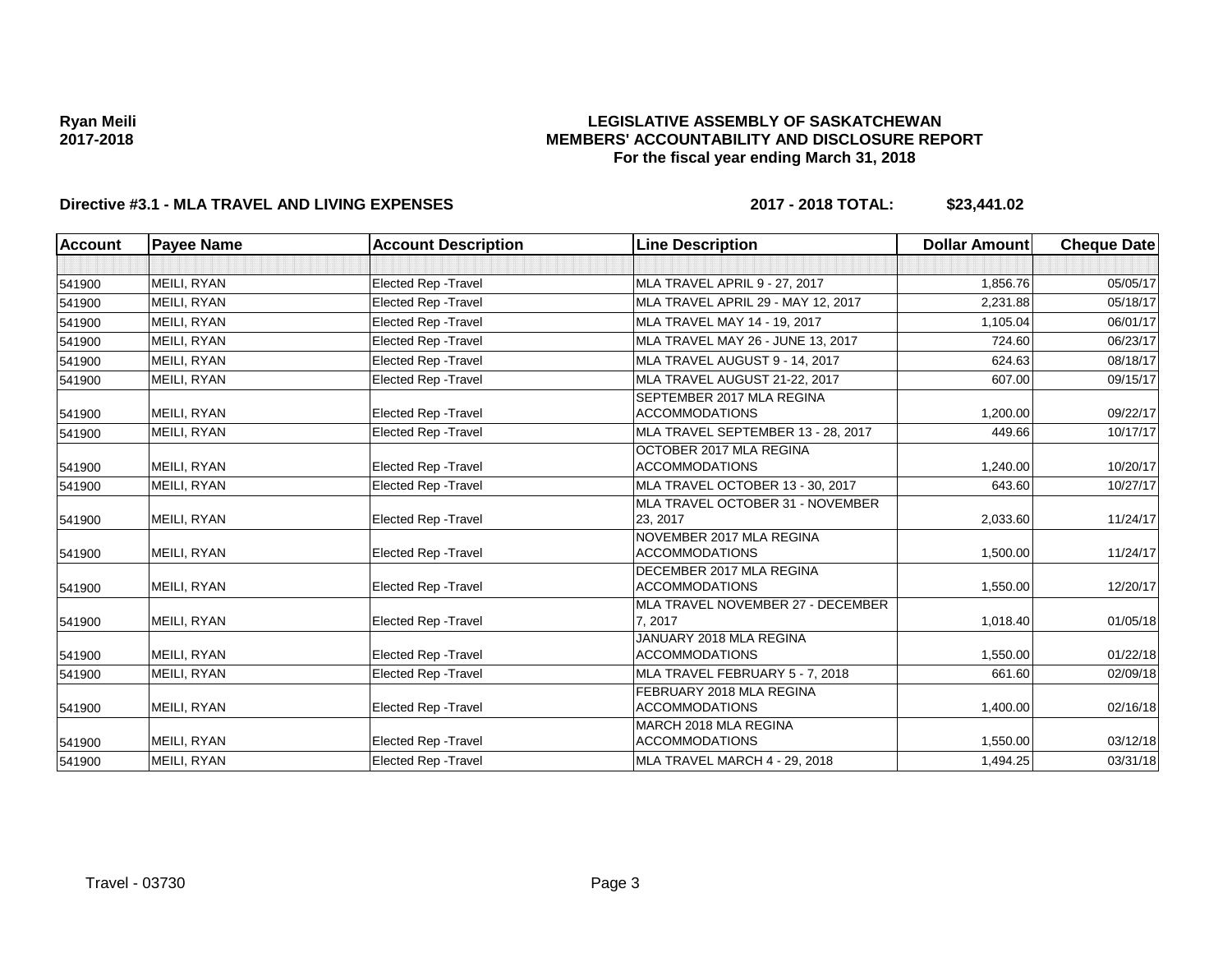# **LEGISLATIVE ASSEMBLY OF SASKATCHEWAN MEMBERS' ACCOUNTABILITY AND DISCLOSURE REPORT For the fiscal year ending March 31, 2018**

| <b>Account</b> | <b>Payee Name</b>                                   | <b>Account Description</b>                | <b>Line Description</b>               | <b>Dollar Amount</b> | <b>Cheque Date</b> |
|----------------|-----------------------------------------------------|-------------------------------------------|---------------------------------------|----------------------|--------------------|
|                |                                                     |                                           |                                       |                      |                    |
| 521372         | <b>BE PHOTOGRAPHY</b>                               | Photographer's Services                   | PHOTOGRAPHIC SERVICES                 | 390.00               | 05/01/17           |
| 521372         | <b>EN VOGUE PHOTOGRAPHY</b>                         | Photographer's Services                   | PHOTOGRAPHIC SERVICES                 | 74.20                | 10/01/17           |
| 522000         | <b>ICR COMMERCIAL REAL ESTATE</b>                   | Rent of Ground, Buildings and Other Space | <b>APRIL CONSTITUENCY OFFICE RENT</b> | 1,800.00             | 04/01/17           |
| 522000         | RATANSI, NAVROSE & JIVRAJ,<br><b>SHYROSE</b>        | Rent of Ground, Buildings and Other Space | MAY 2017 MLA OFFICE RENT              | 1,800.00             | 04/21/17           |
| 522000         | RATANSI, NAVROSE & JIVRAJ,<br><b>SHYROSE</b>        | Rent of Ground, Buildings and Other Space | JUNE 2017 MLA OFFICE RENT             | 1,800.00             | 05/19/17           |
| 522000         | RATANSI, NAVROSE & JIVRAJ,<br><b>SHYROSE</b>        | Rent of Ground, Buildings and Other Space | JULY 2017 MLA OFFICE RENT             | 1,800.00             | 06/06/17           |
| 522000         | RATANSI, NAVROSE & JIVRAJ,<br><b>SHYROSE</b>        | Rent of Ground, Buildings and Other Space | <b>AUGUST 2017 MLA OFFICE RENT</b>    | 1,800.00             | 07/04/17           |
| 522000         | RATANSI, NAVROSE & JIVRAJ,<br><b>SHYROSE</b>        | Rent of Ground, Buildings and Other Space | <b>SEPTEMBER 2017 MLA OFFICE RENT</b> | 1,800.00             | 08/14/17           |
| 522000         | RATANSI, NAVROSE & JIVRAJ,<br><b>SHYROSE</b>        | Rent of Ground, Buildings and Other Space | OCTOBER 2017 MLA OFFICE RENT          | 1,800.00             | 09/15/17           |
| 522000         | RATANSI, NAVROSE & JIVRAJ,<br><b>SHYROSE</b>        | Rent of Ground, Buildings and Other Space | NOVEMBER 2017 MLA OFFICE RENT         | 1,800.00             | 10/18/17           |
| 522000         | RATANSI, NAVROSE & JIVRAJ,<br><b>SHYROSE</b>        | Rent of Ground, Buildings and Other Space | DECEMBER 2017 MLA OFFICE RENT         | 1,800.00             | 11/10/17           |
| 522000         | RATANSI, NAVROSE & JIVRAJ,<br><b>SHYROSE</b>        | Rent of Ground, Buildings and Other Space | JANUARY 2018 MLA OFFICE RENT          | 1,800.00             | 12/15/17           |
| 522000         | RATANSI, NAVROSE & JIVRAJ,<br><b>SHYROSE</b>        | Rent of Ground, Buildings and Other Space | FEBRUARY 2018 MLA OFFICE RENT         | 1,800.00             | 01/15/18           |
| 522000         | RATANSI, NAVROSE & JIVRAJ,<br><b>SHYROSE</b>        | Rent of Ground, Buildings and Other Space | MARCH 2018 MLA OFFICE RENT            | 1,800.00             | 01/30/18           |
| 522200         | MINISTER OF FINANCE-MINISTRY<br>OF CENTRAL SERVICES | Rent of Photocopiers                      | PHOTOCOPIER SERVICE FEE 2017/18       | 100.00               | 12/14/17           |
| 522200         | <b>SUPREME BASICS</b>                               | <b>Rent of Photocopiers</b>               | <b>MISC &amp; OFFICE SUPPLIES</b>     | 58.28                | 06/01/17           |
| 522200         | TOSHIBA OF CANADA LTD.                              | Rent of Photocopiers                      | <b>COPIER CHARGES</b>                 | 329.32               | 06/01/17           |
| 522200         | TOSHIBA OF CANADA LTD.                              | Rent of Photocopiers                      | <b>COPIER CHARGES</b>                 | 576.45               | 08/01/17           |
| 522200         | TOSHIBA OF CANADA LTD.                              | Rent of Photocopiers                      | <b>COPIER CHARGES</b>                 | 164.66               | 08/01/17           |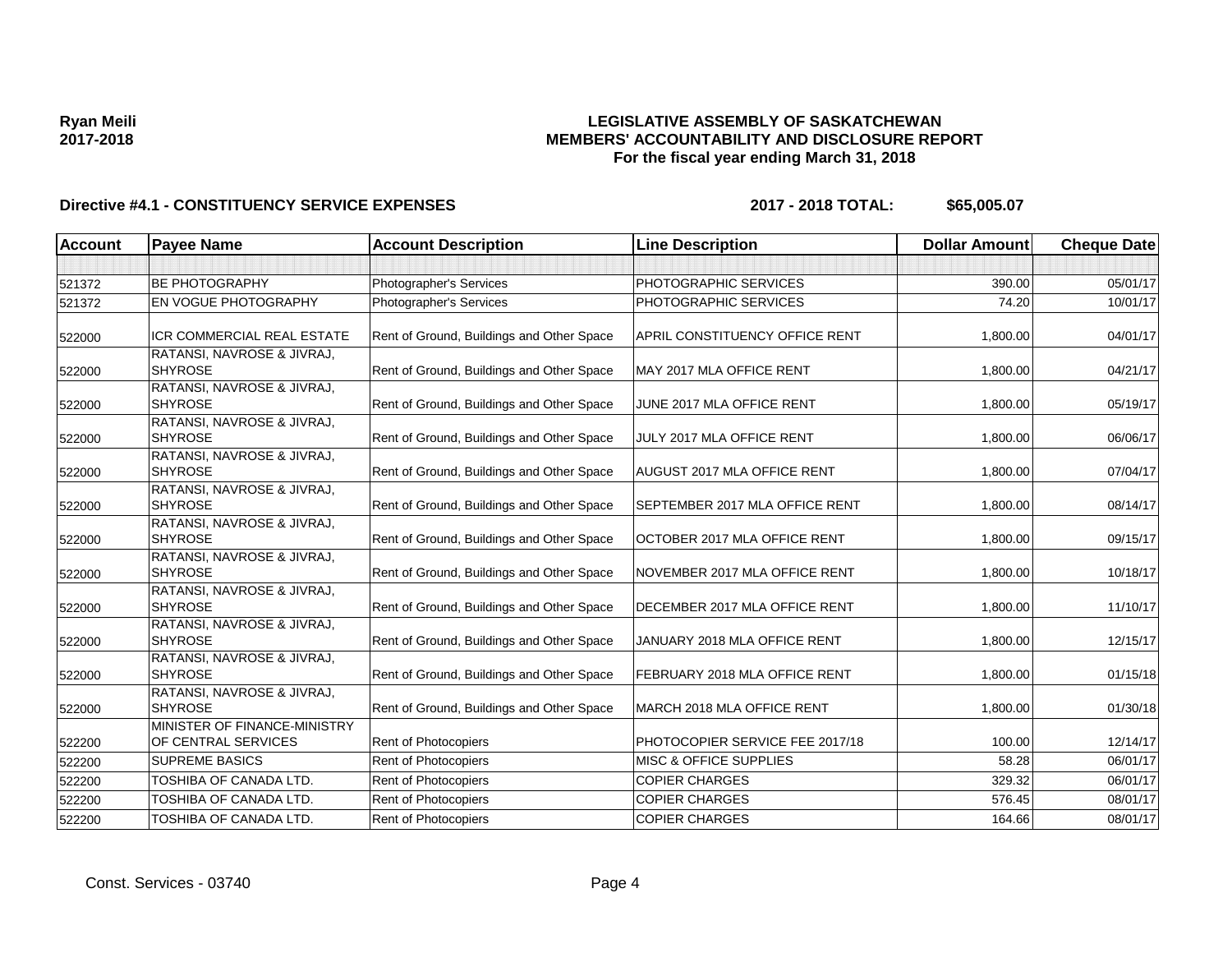## **LEGISLATIVE ASSEMBLY OF SASKATCHEWAN MEMBERS' ACCOUNTABILITY AND DISCLOSURE REPORT For the fiscal year ending March 31, 2018**

| <b>Account</b> | <b>Payee Name</b>            | <b>Account Description</b>           | <b>Line Description</b>                         | <b>Dollar Amount</b> | <b>Cheque Date</b> |
|----------------|------------------------------|--------------------------------------|-------------------------------------------------|----------------------|--------------------|
|                |                              |                                      |                                                 |                      |                    |
| 522200         | TOSHIBA OF CANADA LTD.       | Rent of Photocopiers                 | <b>COPIER CHARGES</b>                           | 164.66               | 08/04/17           |
| 522200         | TOSHIBA OF CANADA LTD.       | Rent of Photocopiers                 | <b>COPIER CHARGES</b>                           | 223.33               | 09/05/17           |
| 522200         | TOSHIBA OF CANADA LTD.       | Rent of Photocopiers                 | <b>COPIER CHARGES</b>                           | 164.66               | 10/06/17           |
| 522200         | TOSHIBA OF CANADA LTD.       | Rent of Photocopiers                 | <b>COPIER CHARGES</b>                           | 164.66               | 11/03/17           |
| 522200         | TOSHIBA OF CANADA LTD.       | Rent of Photocopiers                 | <b>COPIER CHARGES</b>                           | 164.66               | 12/06/17           |
| 522200         | TOSHIBA OF CANADA LTD.       | Rent of Photocopiers                 | <b>COPIER CHARGES</b>                           | 164.66               | 01/05/18           |
| 522200         | TOSHIBA OF CANADA LTD.       | Rent of Photocopiers                 | <b>COPIER CHARGES</b>                           | 243.74               | 02/02/18           |
| 522300         | LISKA, JASMINE L             | Rent of Other Equipment and Material | MISC OFFICE SUPPLIES/BBQ RENTAL                 | 166.50               | 08/01/17           |
| 522300         | LISKA, JASMINE L             | Rent of Other Equipment and Material | EQUIPMENT RENTAL/MISC OFFICE<br><b>SUPPLIES</b> | 32.19                | 03/15/18           |
| 522300         | <b>MCKINNON, NEIL</b>        | Rent of Other Equipment and Material | PARADE CAR RENTAL                               | 26.66                | 08/08/17           |
| 522500         | KNIGHT ARCHER INSURANCE LTD. | <b>Insurance Premiums</b>            | C701364181 INSURANCE POLICY 2017                | 468.00               | 04/01/17           |
| 522500         | KNIGHT ARCHER INSURANCE LTD. | <b>Insurance Premiums</b>            | C701364181 R. MEILI MLA INSURANCE               | 506.68               | 03/12/18           |
| 522700         | SASKATOON, CITY OF           | Utilities - Electricity and Nat Gas  | 103061946 APRIL 24, 2017                        | 519.91               | 05/01/17           |
| 522700         | SASKATOON, CITY OF           | Utilities - Electricity and Nat Gas  | 103061946 MAY 24, 2017                          | 131.64               | 06/01/17           |
| 522700         | SASKATOON, CITY OF           | Utilities - Electricity and Nat Gas  | 103061946 JUNE 24, 2017                         | 141.49               | 07/01/17           |
| 522700         | SASKATOON, CITY OF           | Utilities - Electricity and Nat Gas  | 103061946 JULY 24, 2017 NO GST                  | 128.96               | 08/01/17           |
| 522700         | SASKATOON, CITY OF           | Utilities - Electricity and Nat Gas  | 103061946 AUGUST 24, 2017                       | 135.24               | 09/01/17           |
| 522700         | SASKATOON, CITY OF           | Utilities - Electricity and Nat Gas  | 103061946 SEPTEMBER 24, 2017                    | 132.26               | 10/01/17           |
| 522700         | SASKATOON, CITY OF           | Utilities - Electricity and Nat Gas  | 103061946 OCTOBER 24, 2017                      | 141.71               | 11/01/17           |
| 522700         | SASKATOON, CITY OF           | Utilities - Electricity and Nat Gas  | 103061946 NOVEMBER 24, 2017                     | 160.08               | 12/01/17           |
| 522700         | SASKATOON, CITY OF           | Utilities - Electricity and Nat Gas  | 103061946 DECEMBER 24, 2017                     | 150.27               | 01/01/18           |
| 522700         | SASKATOON, CITY OF           | Utilities - Electricity and Nat Gas  | 103061946 JANUARY 24, 2018                      | 164.19               | 02/01/18           |
| 522700         | SASKATOON, CITY OF           | Utilities - Electricity and Nat Gas  | 103061946 FEBRUARY 24, 2018                     | 167.35               | 03/01/18           |
| 522700         | SASKATOON, CITY OF           | Utilities - Electricity and Nat Gas  | 103061946 MARCH 24, 2018                        | 150.76               | 03/24/18           |
| 522700         | SASKENERGY INCORPORATED      | Utilities - Electricity and Nat Gas  | 35590206948 MAY 23, 2017                        | 126.84               | 06/01/17           |
| 522700         | SASKENERGY INCORPORATED      | Utilities - Electricity and Nat Gas  | 35590206948 JUNE 21, 2017                       | 65.00                | 07/01/17           |
| 522700         | SASKENERGY INCORPORATED      | Utilities - Electricity and Nat Gas  | 35590206948 JULY 21, 2017                       | 65.76                | 08/01/17           |
| 522700         | SASKENERGY INCORPORATED      | Utilities - Electricity and Nat Gas  | 35590206948 AUGUST 23, 2017                     | 65.00                | 09/01/17           |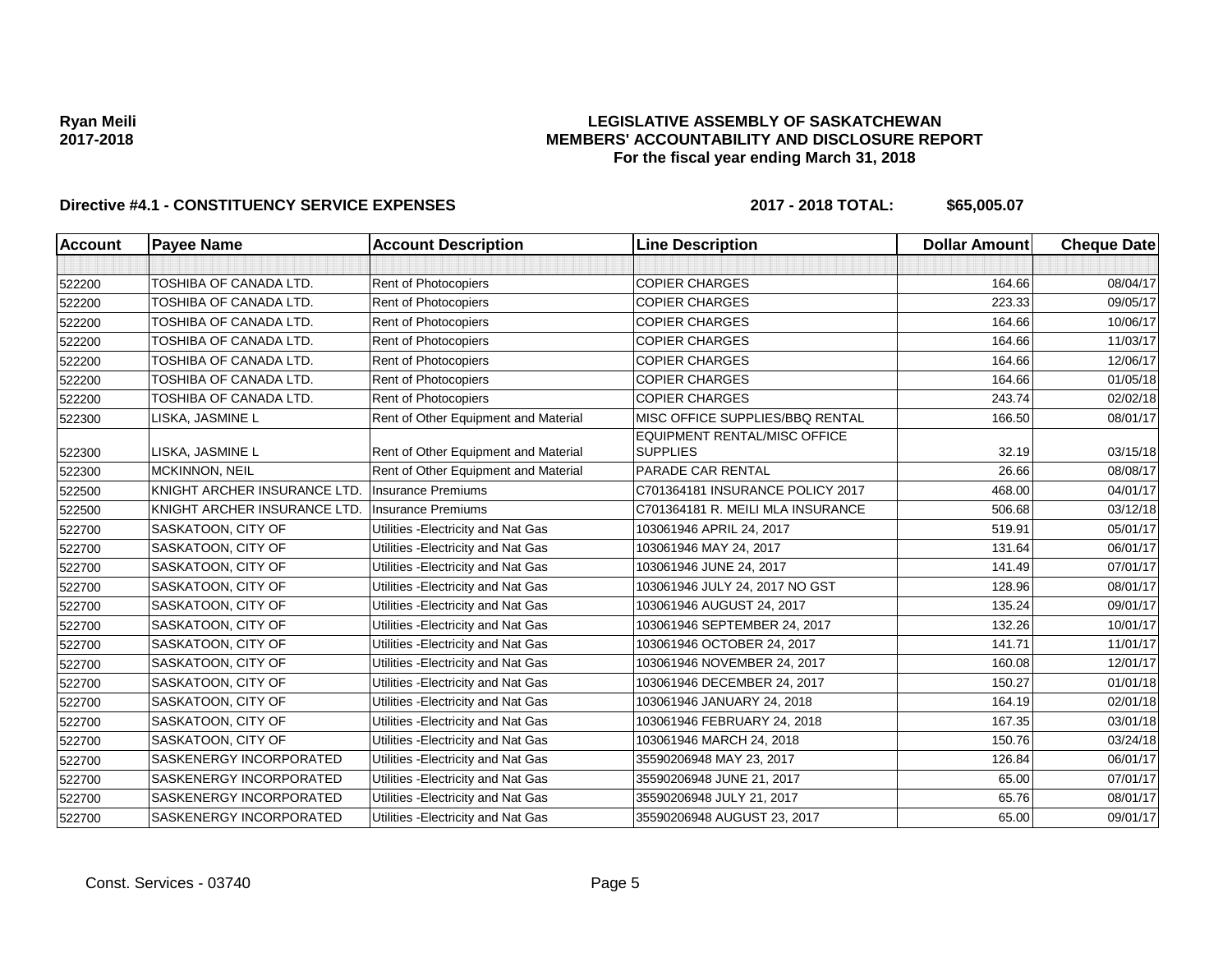## **LEGISLATIVE ASSEMBLY OF SASKATCHEWAN MEMBERS' ACCOUNTABILITY AND DISCLOSURE REPORT For the fiscal year ending March 31, 2018**

| <b>Account</b> | <b>Payee Name</b>                                   | <b>Account Description</b>           | <b>Line Description</b>        | <b>Dollar Amount</b> | <b>Cheque Date</b> |
|----------------|-----------------------------------------------------|--------------------------------------|--------------------------------|----------------------|--------------------|
|                |                                                     |                                      |                                |                      |                    |
| 522700         | SASKENERGY INCORPORATED                             | Utilities - Electricity and Nat Gas  | 35590206948 SEPTEMBER 22, 2017 | 65.76                | 10/01/17           |
| 522700         | <b>SASKENERGY INCORPORATED</b>                      | Utilities - Electricity and Nat Gas  | 35590206948 OCTOBER 23, 2017   | 65.00                | 11/01/17           |
| 522700         | SASKENERGY INCORPORATED                             | Utilities - Electricity and Nat Gas  | 35590206948 NOVEMBER 22, 2017  | 65.00                | 12/01/17           |
| 522700         | <b>SASKENERGY INCORPORATED</b>                      | Utilities - Electricity and Nat Gas  | 35590206948 DEC/17             | 65.76                | 01/01/18           |
| 522700         | <b>SASKENERGY INCORPORATED</b>                      | Utilities - Electricity and Nat Gas  | 35590206948 JANUARY 23, 2018   | 65.77                | 02/01/18           |
| 522700         | SASKENERGY INCORPORATED                             | Utilities - Electricity and Nat Gas  | 35590206948 FEBRUARY 21, 2018  | 65.00                | 03/01/18           |
| 522700         | SASKENERGY INCORPORATED                             | Utilities - Electricity and Nat Gas  | 35590206948 MARCH 21, 2018     | 65.00                | 03/21/18           |
| 525000         | CANADA POST CORPORATION                             | Postal, Courier, Freight and Related | <b>POSTAGE</b>                 | 2,067.72             | 03/26/18           |
| 525000         | LISKA, JASMINE L                                    | Postal, Courier, Freight and Related | <b>POSTAGE</b>                 | 535.50               | 12/22/17           |
| 525000         | MINISTER OF FINANCE-MINISTRY<br>OF CENTRAL SERVICES | Postal, Courier, Freight and Related | APRIL 2017 MAIL SERVICES       | 40.97                | 06/09/17           |
| 525000         | MINISTER OF FINANCE-MINISTRY<br>OF CENTRAL SERVICES | Postal, Courier, Freight and Related | MAY 2017 MAIL SERVICES         | 1,117.66             | 07/05/17           |
| 525000         | MINISTER OF FINANCE-MINISTRY<br>OF CENTRAL SERVICES | Postal, Courier, Freight and Related | JUNE 2017 MAIL SERVICES        | 41.00                | 08/01/17           |
| 525000         | MINISTER OF FINANCE-MINISTRY<br>OF CENTRAL SERVICES | Postal, Courier, Freight and Related | AUGUST 2017 MAIL SERVICES      | 1,154.31             | 10/01/17           |
| 525000         | MINISTER OF FINANCE-MINISTRY<br>OF CENTRAL SERVICES | Postal, Courier, Freight and Related | <b>JULY 2017 MAIL SERVICES</b> | 42.05                | 10/01/17           |
| 525000         | MINISTER OF FINANCE-MINISTRY<br>OF CENTRAL SERVICES | Postal, Courier, Freight and Related | SEPTEMBER 2017 MAIL SERVICES   | 42.09                | 12/01/17           |
| 525000         | MINISTER OF FINANCE-MINISTRY<br>OF CENTRAL SERVICES | Postal, Courier, Freight and Related | OCTOBER 2017 MAIL SERVICES     | 42.09                | 12/01/17           |
| 525000         | MINISTER OF FINANCE-MINISTRY<br>OF CENTRAL SERVICES | Postal, Courier, Freight and Related | NOVEMBER 2017 MAIL SERVICES    | 42.09                | 12/15/17           |
| 525000         | MINISTER OF FINANCE-MINISTRY<br>OF CENTRAL SERVICES | Postal, Courier, Freight and Related | DECEMBER 2017 MAIL SERVICES    | 1,100.41             | 02/01/18           |
| 525000         | MINISTER OF FINANCE-MINISTRY<br>OF CENTRAL SERVICES | Postal, Courier, Freight and Related | JANUARY 2018 MAIL SERVICES     | 42.09                | 03/08/18           |
| 525000         | MINISTER OF FINANCE-MINISTRY<br>OF CENTRAL SERVICES | Postal, Courier, Freight and Related | FEBRUARY 2018 MAIL SERVICES    | 42.13                | 03/22/18           |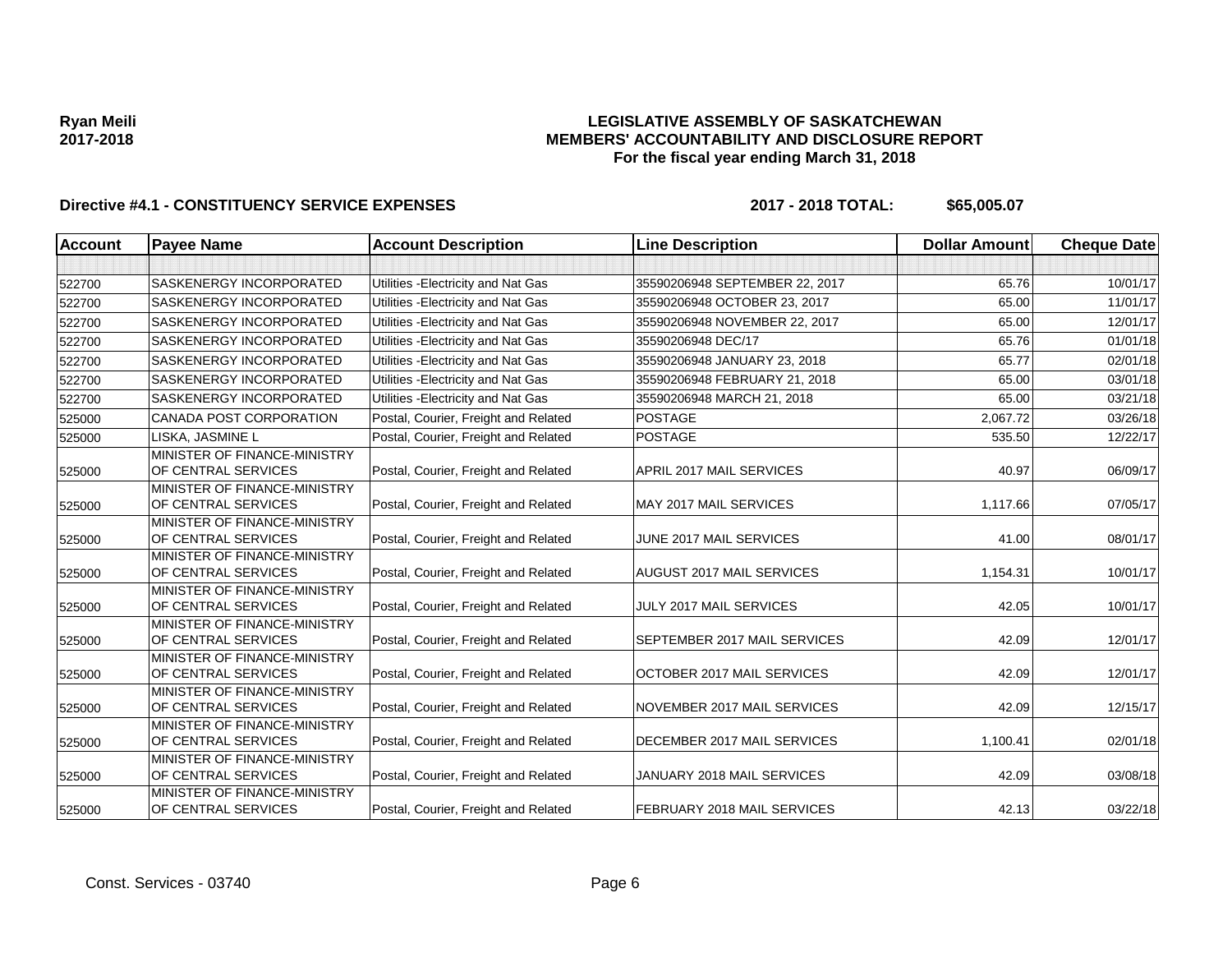## **LEGISLATIVE ASSEMBLY OF SASKATCHEWAN MEMBERS' ACCOUNTABILITY AND DISCLOSURE REPORT For the fiscal year ending March 31, 2018**

| <b>Account</b> | <b>Payee Name</b>                 | <b>Account Description</b>           | <b>Line Description</b>         | <b>Dollar Amount</b> | <b>Cheque Date</b> |
|----------------|-----------------------------------|--------------------------------------|---------------------------------|----------------------|--------------------|
|                |                                   |                                      |                                 |                      |                    |
|                | MINISTER OF FINANCE-MINISTRY      |                                      |                                 |                      |                    |
| 525000         | OF CENTRAL SERVICES               | Postal, Courier, Freight and Related | MARCH 2018 MAIL SERVICES        | 1,086.67             | 03/31/18           |
| 525000         | <b>PRINTWEST</b>                  | Postal, Courier, Freight and Related | <b>CHRISTMAS POSTCARDS</b>      | 104.09               | 01/01/18           |
| 525000         | <b>PRINTWEST</b>                  | Postal, Courier, Freight and Related | NEWSLETTERS/DELIVERY            | 114.65               | 03/31/18           |
| 525000         | RICHERT, DANIEL                   | Postal, Courier, Freight and Related | <b>POSTAGE</b>                  | 89.25                | 05/01/17           |
| 527600         | <b>NEAT CARE &amp; UPKEEP CO.</b> | Telecommunications                   | <b>MLA OFFICE CLEANING</b>      | 265.00               | 10/01/17           |
| 528000         | NETFORE SYSTEMS INC.              | <b>Support Services</b>              | SOFTWARE LICENSING AGREEMENT    | 3.180.00             | 07/01/17           |
| 528000         | NETFORE SYSTEMS INC.              | <b>Support Services</b>              | RTV - PST ON SOFTWARE LICENSING | (180.00)             | 09/14/17           |
| 528000         | <b>POWERLAND</b>                  | <b>Support Services</b>              | <b>TECHNICAL SERVICE</b>        | 110.91               | 06/01/17           |
| 528000         | <b>POWERLAND</b>                  | <b>Support Services</b>              | <b>TECHNICAL SERVICE</b>        | 55.46                | 07/01/17           |
| 528000         | <b>POWERLAND</b>                  | <b>Support Services</b>              | TECHNOLOGY SUPPORT SERVICES     | 42.40                | 08/11/17           |
| 528000         | <b>POWERLAND</b>                  | <b>Support Services</b>              | <b>TECHNICAL SERVICE</b>        | 23.85                | 03/31/18           |
| 529000         | <b>BEAMING CLEAN WINDOWS LTD.</b> | <b>General Contractual Services</b>  | <b>WINDOW CLEANING</b>          | 42.40                | 05/04/17           |
| 529000         | DAVID'S LAWN CARE LTD.            | <b>General Contractual Services</b>  | <b>ADVERTISING</b>              | 200.00               | 06/01/17           |
| 529000         | DAVID'S LAWN CARE LTD.            | <b>General Contractual Services</b>  | JUNE 2017 CONTRACT              | 200.00               | 07/01/17           |
| 529000         | DAVID'S LAWN CARE LTD.            | <b>General Contractual Services</b>  | JULY 2017 LAWN CARE             | 200.00               | 08/01/17           |
| 529000         | DAVID'S LAWN CARE LTD.            | <b>General Contractual Services</b>  | <b>LAWN CARE</b>                | 200.00               | 09/01/17           |
| 529000         | DAVID'S LAWN CARE LTD.            | <b>General Contractual Services</b>  | <b>LAWN CARE CONTRACT</b>       | 200.00               | 10/01/17           |
| 529000         | DAVID'S LAWN CARE LTD.            | <b>General Contractual Services</b>  | YARD CARE OCTOBER 2017          | 200.00               | 11/10/17           |
| 529000         | DAVID'S LAWN CARE LTD.            | <b>General Contractual Services</b>  | NOVEMBER 2017 YARD CARE         | 200.00               | 12/01/17           |
| 529000         | DAVID'S LAWN CARE LTD.            | <b>General Contractual Services</b>  | DECEMBER 2017 LAWN CARE         | 200.00               | 01/01/18           |
| 529000         | DAVID'S LAWN CARE LTD.            | <b>General Contractual Services</b>  | JANUARY 2018 YARD CARE          | 200.00               | 02/01/18           |
| 529000         | DAVID'S LAWN CARE LTD.            | <b>General Contractual Services</b>  | FEBRUARY 2018 LAWN CARE         | 200.00               | 03/01/18           |
| 529000         | DAVID'S LAWN CARE LTD.            | <b>General Contractual Services</b>  | MARCH 2018 YARD CARE            | 200.00               | 03/31/18           |
| 529000         | JOHNSON, LAURA MARIE              | <b>General Contractual Services</b>  | OFFICE PAINTING                 | 1,227.00             | 03/29/18           |
|                | <b>MICROTECH IRRIGATION &amp;</b> |                                      |                                 |                      |                    |
| 529000         | LIGHTING                          | <b>General Contractual Services</b>  | <b>IRRIGATION BLOWOUT</b>       | 38.10                | 10/12/17           |
| 529000         | <b>NEAT CARE &amp; UPKEEP CO.</b> | <b>General Contractual Services</b>  | MLA OFFICE CLEANING             | 583.00               | 06/01/17           |
| 529000         | <b>NEAT CARE &amp; UPKEEP CO.</b> | <b>General Contractual Services</b>  | OFFICE CLEANING JUNE 2017       | 265.00               | 07/01/17           |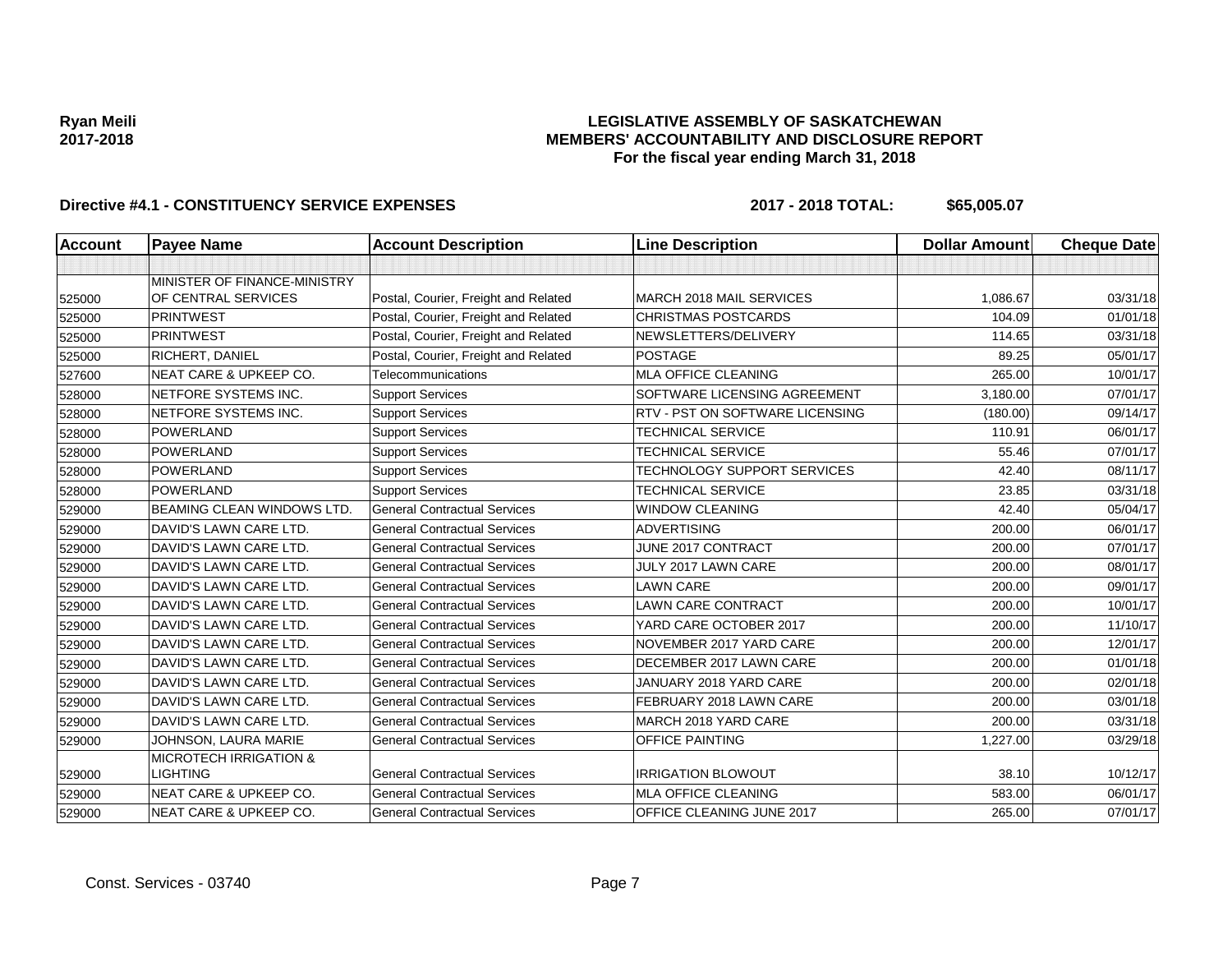## **LEGISLATIVE ASSEMBLY OF SASKATCHEWAN MEMBERS' ACCOUNTABILITY AND DISCLOSURE REPORT For the fiscal year ending March 31, 2018**

| <b>Account</b> | <b>Payee Name</b>                               | <b>Account Description</b>              | <b>Line Description</b>              | <b>Dollar Amount</b> | <b>Cheque Date</b> |
|----------------|-------------------------------------------------|-----------------------------------------|--------------------------------------|----------------------|--------------------|
|                |                                                 |                                         |                                      |                      |                    |
| 529000         | <b>NEAT CARE &amp; UPKEEP CO.</b>               | <b>General Contractual Services</b>     | OFFICE CLEANING JUNE 2017            | 265.00               | 08/01/17           |
| 529000         | NEAT CARE & UPKEEP CO.                          | <b>General Contractual Services</b>     | OFFICE CLEANING JUNE 2017            | (265.00)             | 08/01/17           |
| 529000         | <b>NEAT CARE &amp; UPKEEP CO.</b>               | <b>General Contractual Services</b>     | MLA OFFICE JANITORIAL SERVICE JUL/17 | 397.50               | 08/02/17           |
| 529000         | <b>NEAT CARE &amp; UPKEEP CO.</b>               | <b>General Contractual Services</b>     | <b>MLA OFFICE CLEANING</b>           | 265.00               | 10/01/17           |
| 529000         | <b>NEAT CARE &amp; UPKEEP CO.</b>               | <b>General Contractual Services</b>     | OFFICE CLEANING                      | 530.00               | 12/01/17           |
| 529000         | <b>NEAT CARE &amp; UPKEEP CO.</b>               | <b>General Contractual Services</b>     | DECEMBER 2017 OFFICE CLEANING        | 397.50               | 01/01/18           |
| 529000         | <b>NEAT CARE &amp; UPKEEP CO.</b>               | <b>General Contractual Services</b>     | <b>JANUARY OFFICE CLEANING</b>       | 132.50               | 01/15/18           |
| 529000         | <b>NEAT CARE &amp; UPKEEP CO.</b>               | <b>General Contractual Services</b>     | <b>MLA OFFICE CLEANING</b>           | 132.50               | 02/01/18           |
| 529000         | <b>NEAT CARE &amp; UPKEEP CO.</b>               | <b>General Contractual Services</b>     | <b>MLA OFFICE CLEAN</b>              | 132.50               | 02/11/18           |
| 529000         | <b>NEAT CARE &amp; UPKEEP CO.</b>               | <b>General Contractual Services</b>     | <b>OFFICE CLEANING</b>               | 132.50               | 03/01/18           |
| 529000         | <b>NEAT CARE &amp; UPKEEP CO.</b>               | <b>General Contractual Services</b>     | <b>OFFICE CLEANING</b>               | 132.50               | 03/19/18           |
| 529000         | <b>NEAT CARE &amp; UPKEEP CO.</b>               | <b>General Contractual Services</b>     | <b>OFFICE CLEANING</b>               | 132.50               | 03/25/18           |
| 529000         | PELICAN SIGNS & DECALS                          | <b>General Contractual Services</b>     | <b>SIGN DESIGN/INSTALL</b>           | 397.50               | 05/10/17           |
|                | <b>RAY'S MOVING &amp; STORAGE CO.</b>           |                                         |                                      |                      |                    |
| 529000         | LTD.                                            | <b>General Contractual Services</b>     | <b>MOVING SERVICES</b>               | 130.00               | 04/11/17           |
| 529000         | SASKATOON, CITY OF                              | <b>General Contractual Services</b>     | 103061946 SEPTEMBER 24, 2017         | 5.49                 | 10/01/17           |
| 529200         | LISKA, JASMINE L                                | Professional Development                | <b>FRENCH IMMERSION CLASS</b>        | 600.00               | 01/04/18           |
| 529200         | OUTSASKATOON INC.                               | Professional Development                | PROFESSIONAL DEVELOPMENT TRAINING    | 50.00                | 02/09/18           |
| 530000         | ALLIED PRINTERS & PROMOTIONS                    | <b>Communications Development Costs</b> | <b>SIGN DESIGN</b>                   | 57.59                | 05/01/17           |
| 530000         | MISTER PRINT PRODUCTIONS LTD.                   | <b>Communications Development Costs</b> | POSTERS - NO GST                     | 91.16                | 08/01/17           |
| 530000         | O'GRADY, KATHLEEN                               | <b>Communications Development Costs</b> | COMMUNICATION DEVELOPMENT            | 305.10               | 05/01/17           |
| 530000         | PELICAN SIGNS & DECALS                          | <b>Communications Development Costs</b> | SIGN DESIGN/INSTALL                  | 447.85               | 05/10/17           |
| 530000         | UNITE DIGITAL MARKETING CO-<br><b>OPERATIVE</b> | <b>Communications Development Costs</b> | DIGITAL STRATEGY CREASON - NO GST    | 291.50               | 07/01/17           |
| 530500         | <b>ABORIGINAL CONSULTING</b><br>SERVICES (ACS)  | <b>Media Placement</b>                  | ADVERTISING - NO GST                 | 220.00               | 07/01/17           |
| 530500         | <b>BELL MEDIA INC.</b>                          | Media Placement                         | <b>ADVERTISING</b>                   | 69.97                | 03/01/18           |
| 530500         | <b>BELL MEDIA INC.</b>                          | <b>Media Placement</b>                  | <b>ADVERTISING</b>                   | 129.95               | 03/01/18           |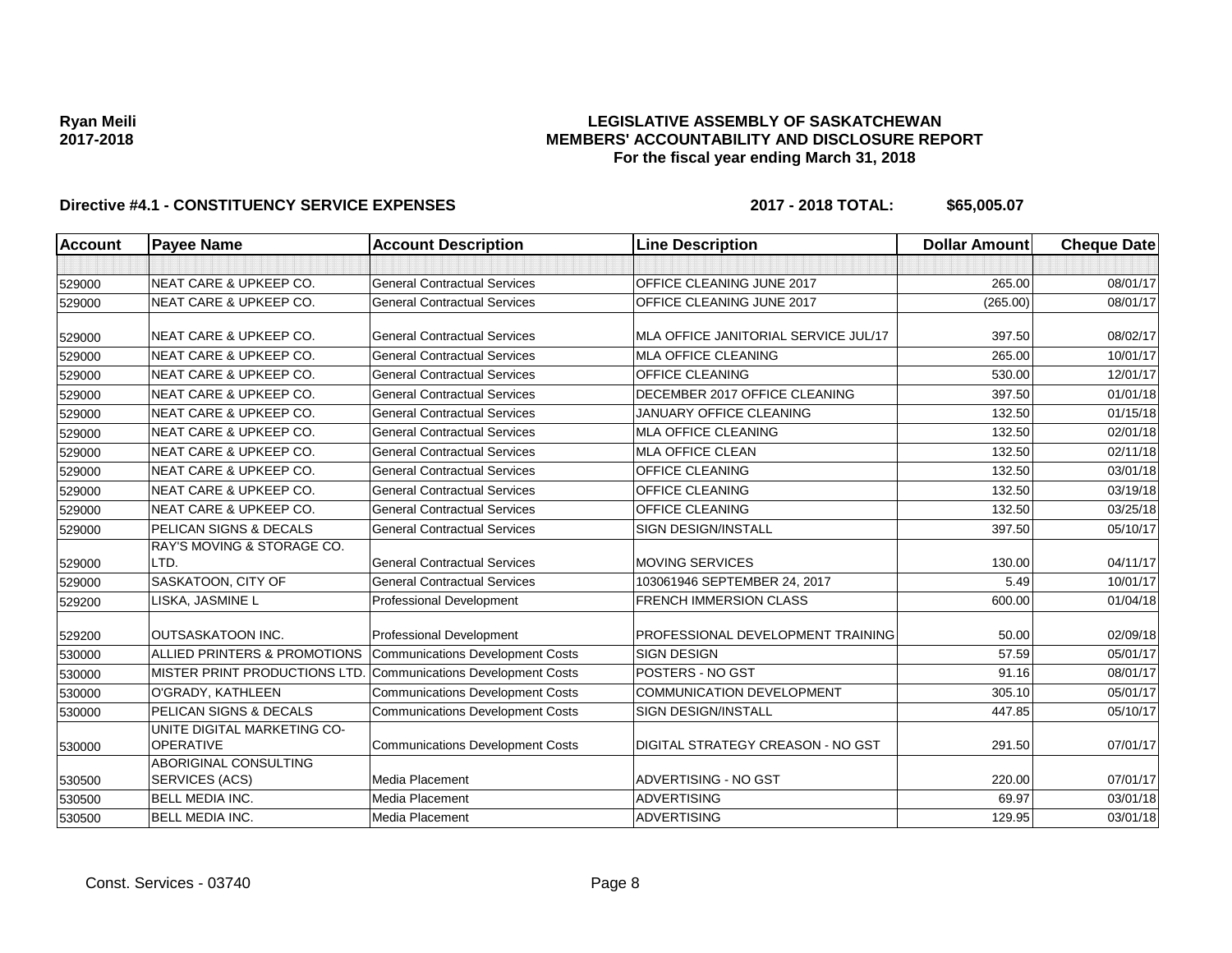## **LEGISLATIVE ASSEMBLY OF SASKATCHEWAN MEMBERS' ACCOUNTABILITY AND DISCLOSURE REPORT For the fiscal year ending March 31, 2018**

| <b>Account</b> | <b>Payee Name</b>                             | <b>Account Description</b> | <b>Line Description</b>            | <b>Dollar Amount</b> | <b>Cheque Date</b> |
|----------------|-----------------------------------------------|----------------------------|------------------------------------|----------------------|--------------------|
|                |                                               |                            |                                    |                      |                    |
| 530500         | <b>BELL MEDIA INC.</b>                        | Media Placement            | <b>ADVERTISING</b>                 | 363.80               | 03/13/18           |
| 530500         | <b>BELL MEDIA INC.</b>                        | Media Placement            | <b>ADVERTISING</b>                 | 25.00                | 03/13/18           |
| 530500         | <b>BELL MEDIA INC.</b>                        | <b>Media Placement</b>     | <b>ADVERTISING</b>                 | 86.20                | 03/13/18           |
|                | CHABAD LUBAVITCH OF                           |                            |                                    |                      |                    |
| 530500         | <b>SASKATOON</b>                              | Media Placement            | <b>ADVERTISING</b>                 | 140.00               | 01/03/18           |
|                | <b>CITY PARK COMMUNITY</b>                    |                            |                                    |                      |                    |
| 530500         | <b>ASSOCIATION</b>                            | Media Placement            | <b>ADVERTISING</b>                 | 60.00                | 01/01/18           |
|                | <b>CREATIVE OUTDOOR</b>                       |                            |                                    |                      |                    |
| 530500         | <b>ADVERTISING</b>                            | Media Placement            | <b>ADVERTISING</b>                 | 540.00               | 04/18/17           |
|                | <b>CREATIVE OUTDOOR</b>                       |                            |                                    |                      |                    |
| 530500         | <b>ADVERTISING</b>                            | Media Placement            | <b>ADVERTISING</b>                 | 270.00               | 06/01/17           |
|                | <b>CREATIVE OUTDOOR</b>                       |                            |                                    |                      |                    |
| 530500         | <b>ADVERTISING</b>                            | Media Placement            | <b>ADVERTISING</b>                 | 270.00               | 07/01/17           |
|                | <b>CREATIVE OUTDOOR</b>                       |                            |                                    |                      |                    |
| 530500         | <b>ADVERTISING</b>                            | <b>Media Placement</b>     | <b>ADVERTISING</b>                 | 270.00               | 08/01/17           |
|                | <b>CREATIVE OUTDOOR</b>                       |                            |                                    |                      |                    |
| 530500         | <b>ADVERTISING</b>                            | <b>Media Placement</b>     | <b>ADVERTISING</b>                 | 270.00               | 09/01/17           |
|                | <b>CREATIVE OUTDOOR</b>                       |                            |                                    |                      |                    |
| 530500         | <b>ADVERTISING</b>                            | <b>Media Placement</b>     | <b>ADVERTISING</b>                 | 270.00               | 10/01/17           |
|                | <b>CREATIVE OUTDOOR</b><br><b>ADVERTISING</b> | Media Placement            | ADVERTISING-ADDITION CORRECTION    |                      | 11/01/17           |
| 530500         |                                               |                            |                                    | 250.00               |                    |
|                | <b>CREATIVE OUTDOOR</b><br>ADVERTISING        | <b>Media Placement</b>     | <b>ADVERTISING</b>                 | 270.00               | 12/01/17           |
| 530500         | <b>CREATIVE OUTDOOR</b>                       |                            |                                    |                      |                    |
| 530500         | <b>ADVERTISING</b>                            | Media Placement            | <b>ADVERTISING</b>                 | 250.00               | 01/01/18           |
|                | <b>CREATIVE OUTDOOR</b>                       |                            |                                    |                      |                    |
| 530500         | <b>ADVERTISING</b>                            | Media Placement            | <b>INVOICE ADDITION CORRECTION</b> | 20.00                | 01/01/18           |
|                | <b>CREATIVE OUTDOOR</b>                       |                            |                                    |                      |                    |
| 530500         | <b>ADVERTISING</b>                            | <b>Media Placement</b>     | <b>INVOICE ADDITION CORRECTION</b> | 20.00                | 01/01/18           |
|                | <b>CREATIVE OUTDOOR</b>                       |                            |                                    |                      |                    |
| 530500         | <b>ADVERTISING</b>                            | <b>Media Placement</b>     | <b>ADVERTISING</b>                 | 270.00               | 02/01/18           |
|                | <b>CREATIVE OUTDOOR</b>                       |                            |                                    |                      |                    |
| 530500         | ADVERTISING                                   | <b>Media Placement</b>     | <b>ADERTISING</b>                  | 270.00               | 03/01/18           |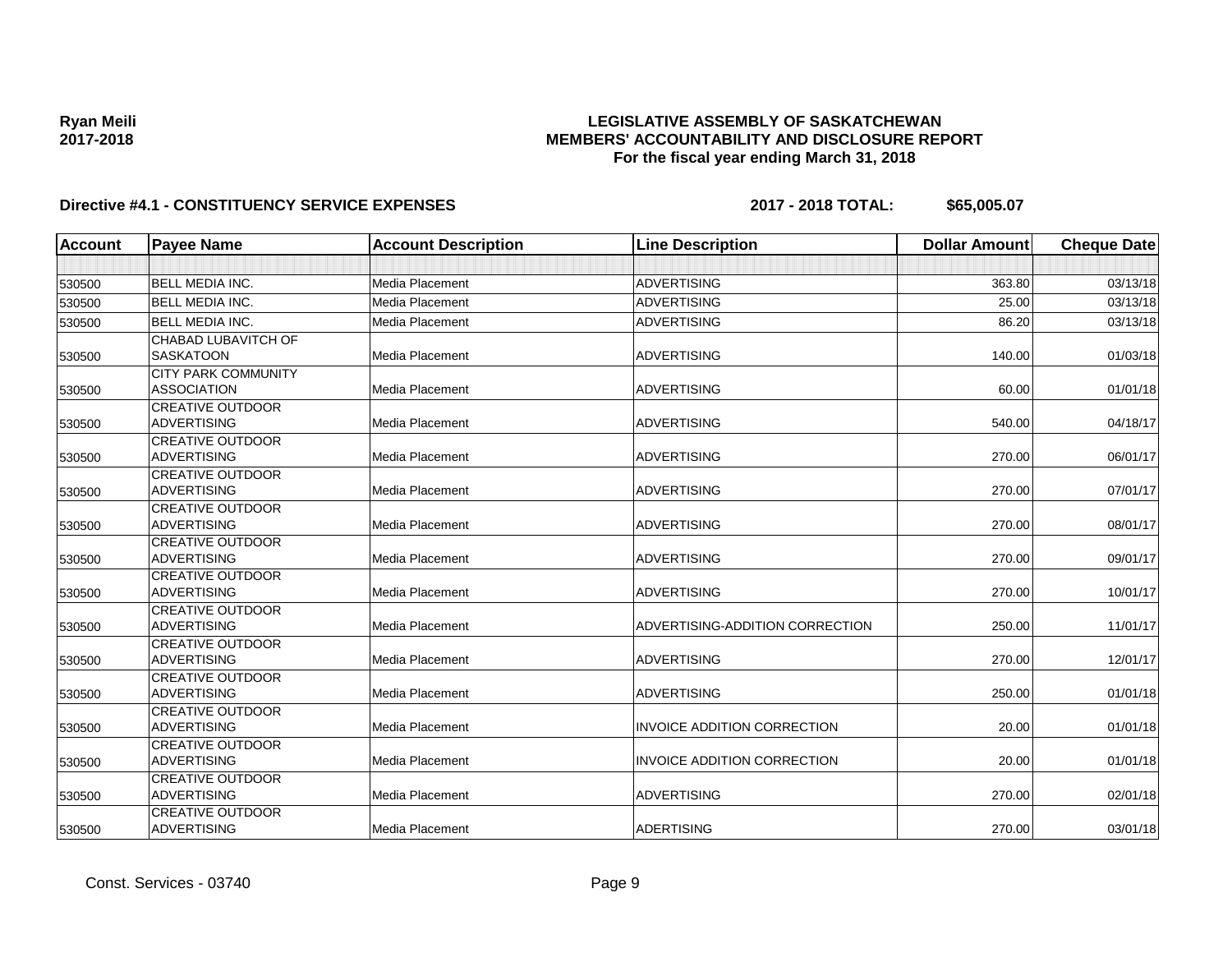## **LEGISLATIVE ASSEMBLY OF SASKATCHEWAN MEMBERS' ACCOUNTABILITY AND DISCLOSURE REPORT For the fiscal year ending March 31, 2018**

| <b>Account</b> | <b>Payee Name</b>                             | <b>Account Description</b> | <b>Line Description</b>           | <b>Dollar Amount</b> | <b>Cheque Date</b> |
|----------------|-----------------------------------------------|----------------------------|-----------------------------------|----------------------|--------------------|
|                |                                               |                            |                                   |                      |                    |
|                | KNIGHTS OF COLUMBUS INDOOR                    |                            |                                   |                      |                    |
| 530500         | <b>GAMES</b>                                  | Media Placement            | <b>ADVERTISING</b>                | 120.00               | 12/04/17           |
| 530500         | LIVE FIVE                                     | <b>Media Placement</b>     | <b>ADVERTISING</b>                | 150.00               | 09/01/17           |
| 530500         | MISTER PRINT PRODUCTIONS LTD. Media Placement |                            | PARADE CAR MAGNETS                | 19.08                | 08/16/17           |
| 530500         | MISTER PRINT PRODUCTIONS LTD. Media Placement |                            | <b>ADVERTISING</b>                | 38.16                | 10/01/17           |
| 530500         | <b>OUTFRONT MEDIA CANADA</b>                  | <b>Media Placement</b>     | ADVERTISING - NO GST              | 900.00               | 12/01/17           |
| 530500         | OUTFRONT MEDIA CANADA                         | <b>Media Placement</b>     | ADVERTISING - NO GST              | 2,500.00             | 12/07/17           |
| 530500         | <b>OUTFRONT MEDIA CANADA</b>                  | Media Placement            | <b>ADVERTISING - NO GST</b>       | 900.00               | 01/01/18           |
| 530500         | PERSEPHONE THEATRE                            | <b>Media Placement</b>     | <b>ADVERTISING</b>                | 200.00               | 03/27/18           |
| 530500         | PLANET S MAGAZINE                             | Media Placement            | <b>ADVERTISING</b>                | 128.00               | 01/01/18           |
| 530500         | SASK, SPORTS HALL OF FAME &<br><b>MUSEUM</b>  | Media Placement            | ADVERTISING - NO GST              | 45.45                | 10/01/17           |
| 530500         | SASKATCHEWAN YOUTH<br>PARLIAMENT              | Media Placement            | <b>ADVERTISING</b>                | 33.37                | 01/02/18           |
| 530500         | SASKATOON DIVERSITY NETWORK<br>INC.           | Media Placement            | <b>ADVERTISING</b>                | 175.00               | 07/06/17           |
| 530500         | SASKATOON EXPRESS MAGAZINE                    | Media Placement            | <b>ADVERTISING</b>                | 68.75                | 06/01/17           |
| 530500         | SASKATOON EXPRESS MAGAZINE                    | <b>Media Placement</b>     | <b>ADVERTISING</b>                | 76.00                | 01/01/18           |
| 530500         | SASKATOON EXPRESS MAGAZINE                    | Media Placement            | <b>ADVERTISING</b>                | 195.00               | 03/28/18           |
| 530800         | <b>PRINTWEST</b>                              | Publications               | NEWSLETTER - NO GST               | 821.50               | 11/01/17           |
| 530800         | <b>PRINTWEST</b>                              | Publications               | NEWSLETTERS/DELIVERY              | 1,431.00             | 03/31/18           |
| 530900         | <b>BAZAAR &amp; NOVELTY</b>                   | <b>Promotional Items</b>   | <b>PROVINCIAL PIN</b>             | 219.42               | 01/25/18           |
| 530900         | LISKA, JASMINE L                              | <b>Promotional Items</b>   | <b>GREETING CARDS</b>             | 7.22                 | 07/01/17           |
| 530900         | LISKA, JASMINE L                              | Promotional Items          | POINTSETTIAS/MISC OFFICE SUPPLIES | 133.20               | 12/15/17           |
| 530900         | <b>PRINTWEST</b>                              | <b>Promotional Items</b>   | <b>CHRISTMAS POSTCARDS</b>        | 1,325.00             | 01/01/18           |
| 542000         | LISKA, JASMINE L                              | Travel                     | C.A TRAVEL JULY 4, 2017           | 19.15                | 07/04/17           |
| 542000         | LISKA, JASMINE L                              | Travel                     | C.A. TRAVEL OCTOBER 16 & 17, 2017 | 478.50               | 10/17/17           |
| 542000         | RICHERT, DANIEL                               | Travel                     | C.A. TRAVEL APRIL 21, 2017        | 19.09                | 05/01/17           |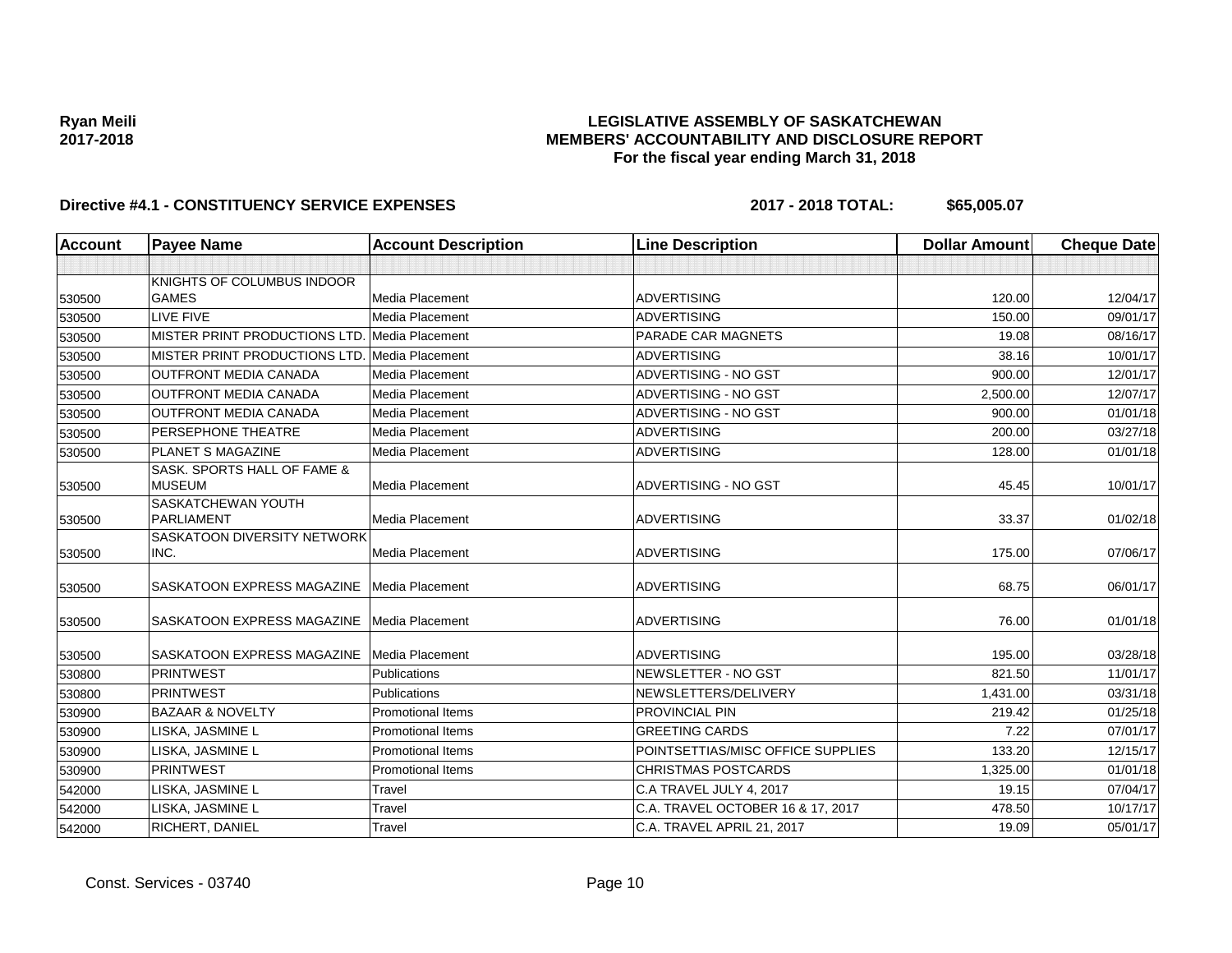## **LEGISLATIVE ASSEMBLY OF SASKATCHEWAN MEMBERS' ACCOUNTABILITY AND DISCLOSURE REPORT For the fiscal year ending March 31, 2018**

| Account | <b>Payee Name</b>              | <b>Account Description</b>         | <b>Line Description</b>                                | <b>Dollar Amount</b> | <b>Cheque Date</b> |
|---------|--------------------------------|------------------------------------|--------------------------------------------------------|----------------------|--------------------|
|         |                                |                                    |                                                        |                      |                    |
| 550100  | ALLIED PRINTERS & PROMOTIONS   | <b>Printed Forms</b>               | <b>BUSINESS CARDS</b>                                  | 31.48                | 06/01/17           |
| 550200  | <b>STARPHOENIX</b>             | Books, Mags and Ref Materials      | <b>SUBSCRIPTION R.MEILI</b>                            | 336.00               | 03/13/18           |
| 555000  | <b>BURNETT'S KEY SHOP LTD.</b> | Other Material and Supplies        | <b>KEYS - NO GST</b>                                   | 9.54                 | 05/01/17           |
| 555000  | HBI OFFICE PLUS INC.           | Other Material and Supplies        | <b>OFFICE SUPPLIES</b>                                 | 5.02                 | 07/20/17           |
| 555000  | HBI OFFICE PLUS INC.           | Other Material and Supplies        | <b>OFFICE SUPPLIES</b>                                 | 23.06                | 08/01/17           |
| 555000  | HBI OFFICE PLUS INC.           | Other Material and Supplies        | <b>OFFICE SUPPLIES</b>                                 | 18.10                | 11/16/17           |
| 555000  | HBI OFFICE PLUS INC.           | <b>Other Material and Supplies</b> | <b>OFFICE SUPPLIES</b>                                 | 3.92                 | 12/01/17           |
| 555000  | LISKA, JASMINE L               | Other Material and Supplies        | MISC OFFICE SUPPLIES/BBQ RENTAL                        | 123.18               | 08/01/17           |
| 555000  | LISKA, JASMINE L               | Other Material and Supplies        | MISC OFFICE SUPPLIES                                   | 9.76                 | 10/19/17           |
| 555000  | LISKA, JASMINE L               | Other Material and Supplies        | <b>CHRISTMAS OFFICE SUPPLIES</b>                       | 122.28               | 12/01/17           |
| 555000  | LISKA, JASMINE L               | Other Material and Supplies        | <b>MISC OFFICE SUPPLIES</b>                            | 13.30                | 12/01/17           |
| 555000  | LISKA, JASMINE L               | <b>Other Material and Supplies</b> | POINTSETTIAS/MISC OFFICE SUPPLIES                      | 96.86                | 12/15/17           |
| 555000  | LISKA, JASMINE L               | Other Material and Supplies        | MISC OFFICE SUPPLIES                                   | 34.79                | 03/15/18           |
| 555000  | LISKA, JASMINE L               | Other Material and Supplies        | <b>EQUIPMENT RENTAL/MISC OFFICE</b><br><b>SUPPLIES</b> | 13.30                | 03/15/18           |
| 555000  | MEILI, RYAN                    | Other Material and Supplies        | <b>REIMB: COMPUTER POWER CORD</b>                      | 109.84               | 05/01/17           |
| 555000  | RICHERT, DANIEL                | Other Material and Supplies        | VACUUM & MISC OFFICE SUPPLIES                          | 77.95                | 04/13/17           |
| 555000  | RICHERT, DANIEL                | Other Material and Supplies        | MISC OFFICE SUPPLIES                                   | 89.87                | 05/01/17           |
| 555000  | <b>SUPREME BASICS</b>          | Other Material and Supplies        | <b>OFFICE SUPPLIES</b>                                 | 52.99                | 04/03/17           |
| 555000  | <b>SUPREME BASICS</b>          | Other Material and Supplies        | <b>OFFICE SUPPLIES</b>                                 | 1,372.99             | 04/06/17           |
| 555000  | <b>SUPREME BASICS</b>          | Other Material and Supplies        | <b>OFFICE SUPPLIES</b>                                 | 164.23               | 04/07/17           |
| 555000  | <b>SUPREME BASICS</b>          | Other Material and Supplies        | <b>OFFICE SUPPLIES</b>                                 | 83.78                | 04/11/17           |
| 555000  | <b>SUPREME BASICS</b>          | Other Material and Supplies        | <b>OFFICE SUPPLIES - RETURN</b>                        | (40.68)              | 04/12/17           |
| 555000  | <b>SUPREME BASICS</b>          | Other Material and Supplies        | OFFICE SUPPLIES - RETURN                               | (31.78)              | 04/12/17           |
| 555000  | <b>SUPREME BASICS</b>          | Other Material and Supplies        | <b>OFFICE SUPPLIES - RETURN</b>                        | (236.89)             | 04/12/17           |
| 555000  | <b>SUPREME BASICS</b>          | Other Material and Supplies        | <b>OFFICE SUPPLIES - RETURN</b>                        | (222.58)             | 04/12/17           |
| 555000  | <b>SUPREME BASICS</b>          | <b>Other Material and Supplies</b> | OFFICE SUPPLIES - RETURN                               | (40.68)              | 04/13/17           |
| 555000  | <b>SUPREME BASICS</b>          | Other Material and Supplies        | <b>MISC &amp; OFFICE SUPPLIES</b>                      | 56.56                | 05/01/17           |
| 555000  | <b>SUPREME BASICS</b>          | Other Material and Supplies        | MISC OFFICE SUPPLIES                                   | 6.35                 | 05/05/17           |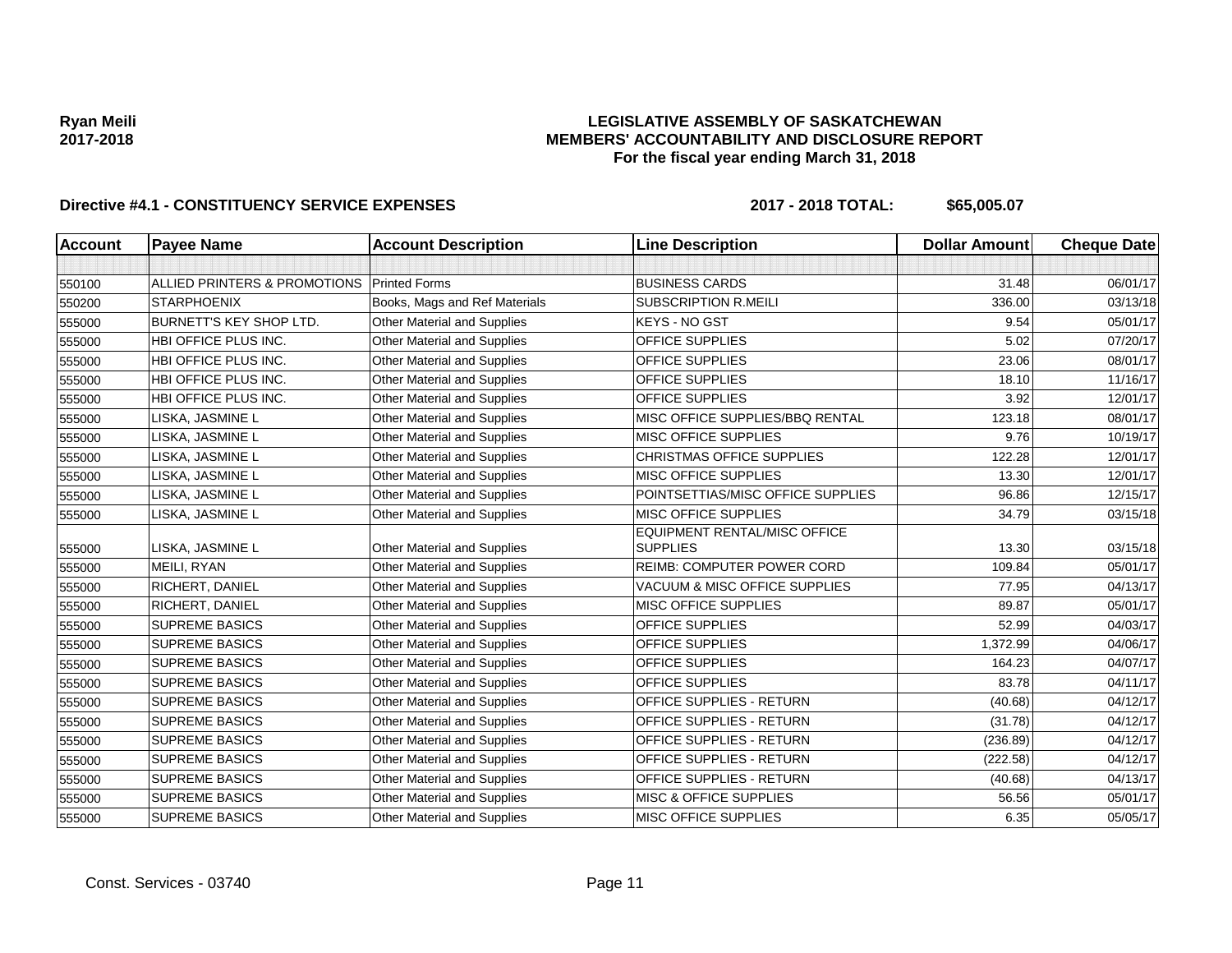### **LEGISLATIVE ASSEMBLY OF SASKATCHEWAN MEMBERS' ACCOUNTABILITY AND DISCLOSURE REPORT For the fiscal year ending March 31, 2018**

| <b>IAccount</b> | <b>IPavee Name</b>     | <b>IAccount Description</b>                 | <b>Line Description</b>       | Dollar Amount | <b>Cheque Datel</b> |
|-----------------|------------------------|---------------------------------------------|-------------------------------|---------------|---------------------|
|                 |                        |                                             |                               |               |                     |
| 555000          | <b>ISUPREME BASICS</b> | <b>Other Material and Supplies</b>          | ICHAIRMAT                     | 84.79         | 06/01/17            |
| 565200          | <b>RICHERT, DANIEL</b> | <b>Office Furniture and Equipment - Exp</b> | VACUUM & MISC OFFICE SUPPLIES | 88.79         | 04/13/17            |
| 588950          |                        |                                             | Prepaid Expense Adjustment    | (795.00)      | 03/31/18            |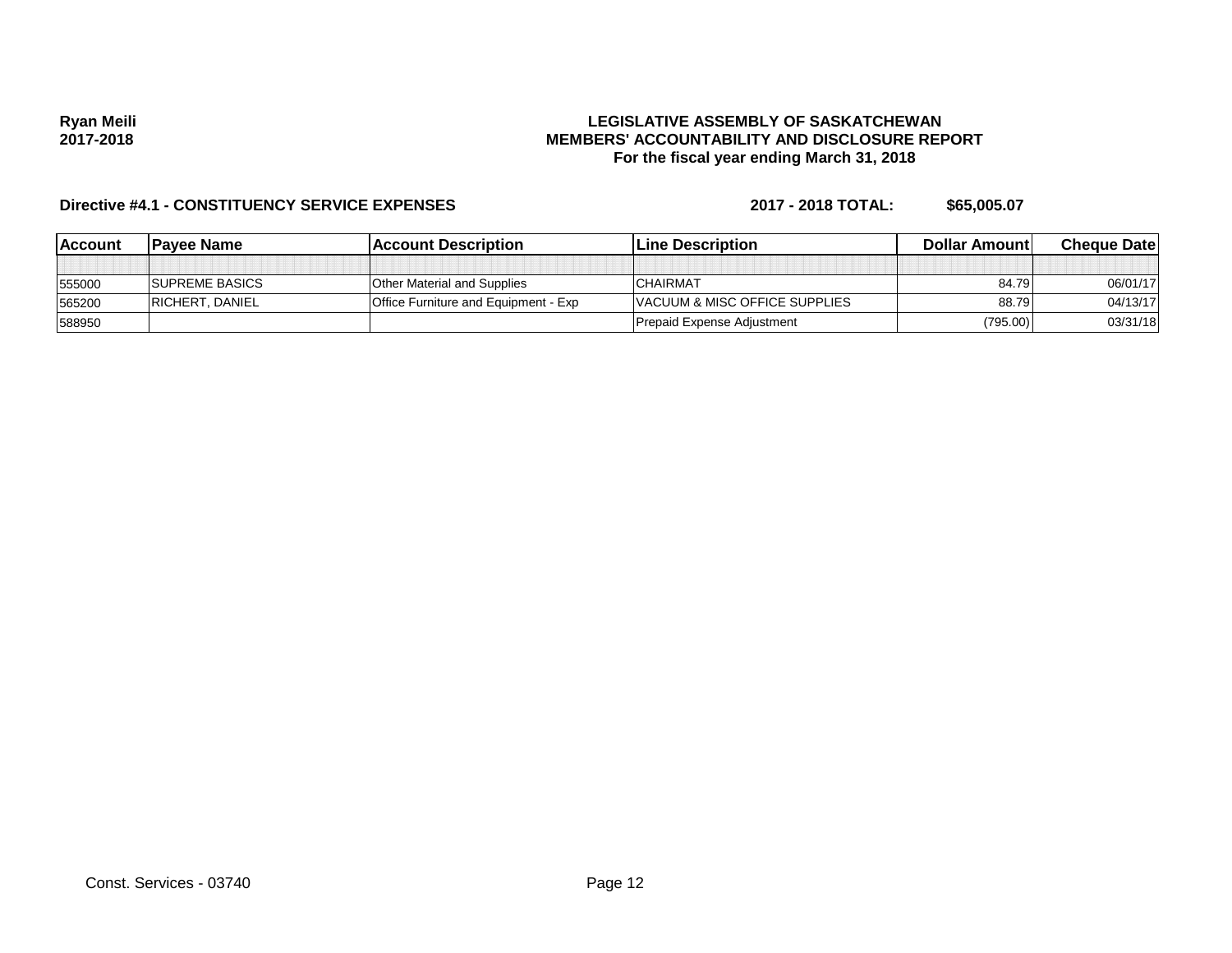## **LEGISLATIVE ASSEMBLY OF SASKATCHEWAN MEMBERS' ACCOUNTABILITY AND DISCLOSURE REPORT For the fiscal year ending March 31, 2018**

# Directive #6 - CONSTITUENCY ASSISTANT EXPENSES 2017 - 2018 TOTAL: \$48,182.26

| <b>Account</b> | <b>Payee Name</b>         | <b>Account Description</b> | <b>Dollar Amount</b> | <b>Cheque Date</b> |
|----------------|---------------------------|----------------------------|----------------------|--------------------|
|                |                           |                            |                      |                    |
| 513000         | LISKA, JASMINE L          | Out-of-Scope Permanent     | 1,668.60             | 06/20/17           |
| 513000         | LISKA, JASMINE L          | Out-of-Scope Permanent     | 1,854.00             | 07/05/17           |
| 513000         | LISKA, JASMINE L          | Out-of-Scope Permanent     | 1,854.00             | 07/18/17           |
| 513000         | LISKA, JASMINE L          | Out-of-Scope Permanent     | 1854                 | 08/01/17           |
| 513000         | LISKA, JASMINE L          | Out-of-Scope Permanent     | 1,854.00             | 08/15/17           |
| 513000         | LISKA, JASMINE L          | Out-of-Scope Permanent     | 1,854.00             | 08/29/17           |
| 513000         | LISKA, JASMINE L          | Out-of-Scope Permanent     | 1,854.00             | 09/12/17           |
| 513000         | LISKA, JASMINE L          | Out-of-Scope Permanent     | 1854                 | 09/26/17           |
| 513000         | LISKA, JASMINE L          | Out-of-Scope Permanent     | 1,854.00             | 10/11/17           |
| 513000         | LISKA, JASMINE L          | Out-of-Scope Permanent     | 1,854.00             | 10/24/17           |
| 513000         | LISKA, JASMINE L          | Out-of-Scope Permanent     | 1854                 | 11/07/17           |
| 513000         | LISKA, JASMINE L          | Out-of-Scope Permanent     | 1,854.00             | 11/21/17           |
| 513000         | LISKA, JASMINE L          | Out-of-Scope Permanent     | 1,854.00             | 12/05/17           |
| 513000         | LISKA, JASMINE L          | Out-of-Scope Permanent     | 2,030.62             | 12/19/17           |
| 513000         | LISKA, JASMINE L          | Out-of-Scope Permanent     | 1.677.38             | 01/03/18           |
| 513000         | LISKA, JASMINE L          | Out-of-Scope Permanent     | 1,854.00             | 01/16/18           |
| 513000         | LISKA, JASMINE L          | Out-of-Scope Permanent     | 1854                 | 02/01/18           |
| 513000         | LISKA, JASMINE L          | Out-of-Scope Permanent     | 1,854.00             | 02/13/18           |
| 513000         | LISKA, JASMINE L          | Out-of-Scope Permanent     | 1,854.00             | 03/01/18           |
| 513000         | LISKA, JASMINE L          | Out-of-Scope Permanent     | 1,854.00             | 03/13/18           |
| 513000         | LISKA, JASMINE L          | Out-of-Scope Permanent     | 1854                 | 03/27/18           |
| 513000         | LISKA, JASMINE L          | Out-of-Scope Permanent     | 1,854.00             | 04/10/18           |
| 514000         | <b>GAUTHIER, MARIELLE</b> | Casual/Term                | 379.40               | 06/28/17           |
| 514000         | GAUTHIER, MARIELLE        | Casual/Term                | 148.46               | 08/29/17           |
| 514000         | <b>GAUTHIER, MARIELLE</b> | Casual/Term                | 164.95               | 09/26/17           |
| 514000         | <b>GAUTHIER, MARIELLE</b> | Casual/Term                | 149.49               | 11/07/17           |
| 514000         | GAUTHIER, MARIELLE        | Casual/Term                | 257.74               | 11/21/17           |
| 514000         | GAUTHIER, MARIELLE        | Casual/Term                | 149.49               | 12/05/17           |
| 514000         | GAUTHIER, MARIELLE        | Casual/Term                | 103.11               | 12/19/17           |